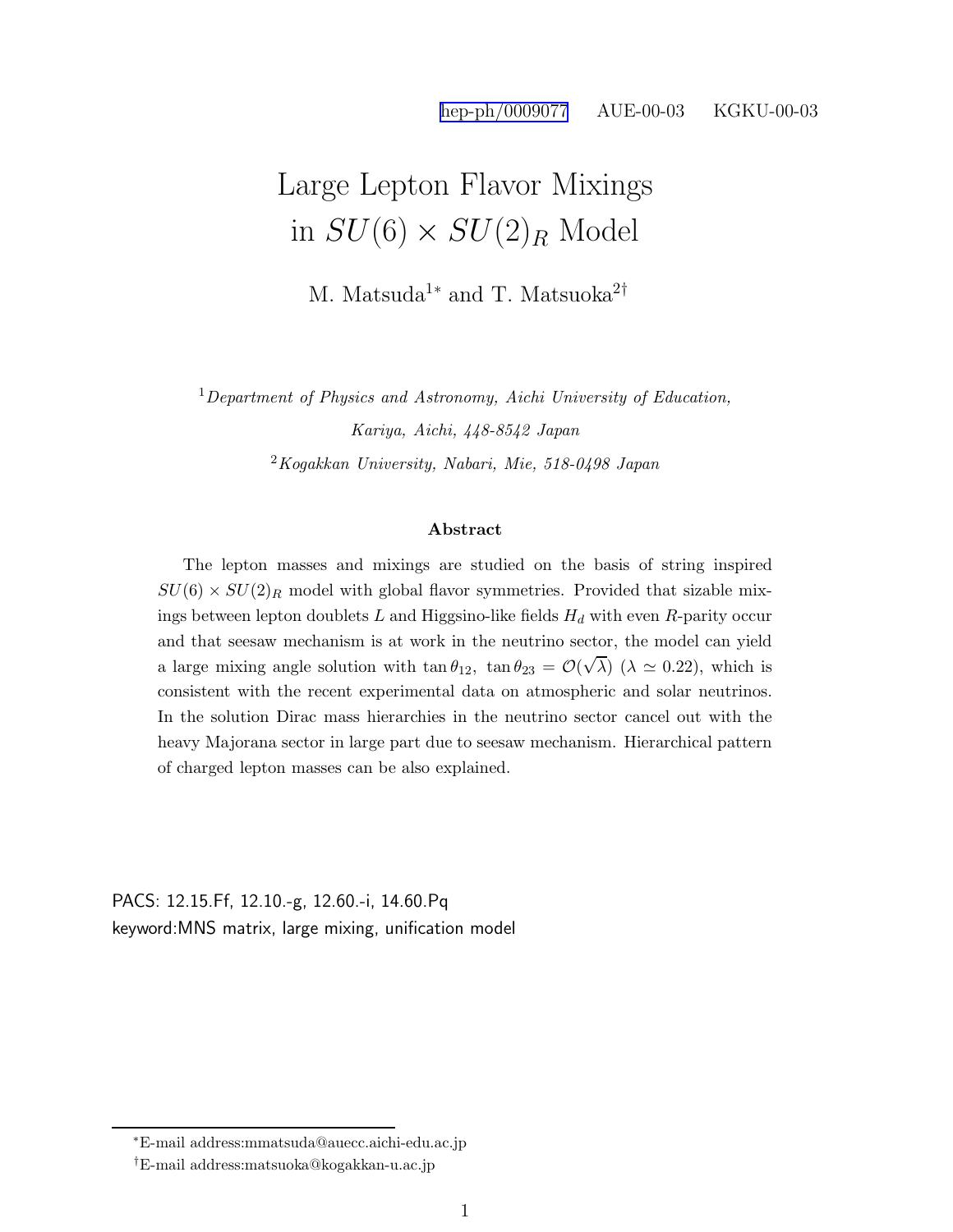Recent experimental data have suggested large lepton flavor mixings. In fact, the latest atmospheric neutrino results from Super-Kamiokande are consistent with  $\nu_\mu$ - $\nu_\tau$  oscillation with  $\sin^2 2\theta_{23} > 0.88$  and  $\Delta m_{23}^2 = (1.5 \sim 5) \times 10^{-3} \text{eV}^2[1]$  $\Delta m_{23}^2 = (1.5 \sim 5) \times 10^{-3} \text{eV}^2[1]$ . The latest solar neutrino results from Super-Kamiokande are in favor of the large mixing angle MSW region for  $\nu_e$ - $\nu_\mu$  oscillation with  $\sin^2 2\theta_{12} \sim 0.75$  and  $\Delta m_{12}^2 \sim 2.2 \times 10^{-5} \text{eV}^2[2]$  $\Delta m_{12}^2 \sim 2.2 \times 10^{-5} \text{eV}^2[2]$ . These results indicate that lepton flavor mixing matrix (MNS matrix) is remarkably different from quark flavor mixing matrix (CKM matrix) in their hierarchical structure. At first sight it seems that the distinct flavor mixings of quarks and leptons are in disaccord with the quark-lepton unification. However, in a wide class of unification models, the situation is not so simple. This is because the massless sector in the supersymmetric unification theory includes extra particles beyond the standard model and then there may occur extra-particle mixings such as between quarks (leptons) and colored Higgsino-like fields (doublet Higgsino-like fields) with even R-parity. In order to study fermion masses and mixings we have to take into account the effects of such extra-particle mixings. In addition, in the neutrino sector we should incorporate the extra-particle mixings with seesaw mechanism[[3](#page-12-0)]. In the previous paper[\[4](#page-12-0)] we have shown that the observed hierarchical structure of quark masses and CKM matrix can be naturally understood in  $SU(6) \times SU(2)_R$  model. In short, after integrating out heavy modes which get masses at intermediate energy scales, we have found that the extra-particle mixings possibly cause Yukawa hierarchies to change significantly. In this paper we study characteristic features of lepton masses and MNS matrix in the context of the string inspired  $SU(6) \times SU(2)_R$  model with global flavor symmetries.

The model discussed here is the same as in Ref.  $[4, 5, 6, 7]$  $[4, 5, 6, 7]$  $[4, 5, 6, 7]$  $[4, 5, 6, 7]$ . Here we enumerate main points of the present model.

- (i). We choose  $SU(6) \times SU(2)_R$  as the unification gauge symmetry at the string scale  $M<sub>S</sub>$ , which can be derived from the perturbative heterotic superstring theory via the flux breaking[[8](#page-13-0)].
- (ii). Matter superfields consist of three family and one vector-like multiplet, i.e.,

$$
3 \times 27(\Phi_{1,2,3}) + (27(\Phi_0) + \overline{27}(\overline{\Phi})) \tag{1}
$$

in terms of  $E_6$ . Under  $G = SU(6) \times SU(2)_R$ , the superfields  $\Phi$  in 27 of  $E_6$  are decomposed into two groups as

$$
\Phi(\mathbf{27}) = \begin{cases} \phi(\mathbf{15}, \mathbf{1}) & : & Q, L, g, g^c, S, \\ \psi(\mathbf{\overline{6}}, \mathbf{2}) & : & (U^c, D^c), (N^c, E^c), (H_u, H_d), \end{cases} \tag{2}
$$

where  $g, g<sup>c</sup>$  and  $H<sub>u</sub>, H<sub>d</sub>$  represent colored Higgs and doublet Higgs fields, respectively.  $N^c$  is the right-handed neutrino superfield and S is an  $SO(10)$ -singlet. It is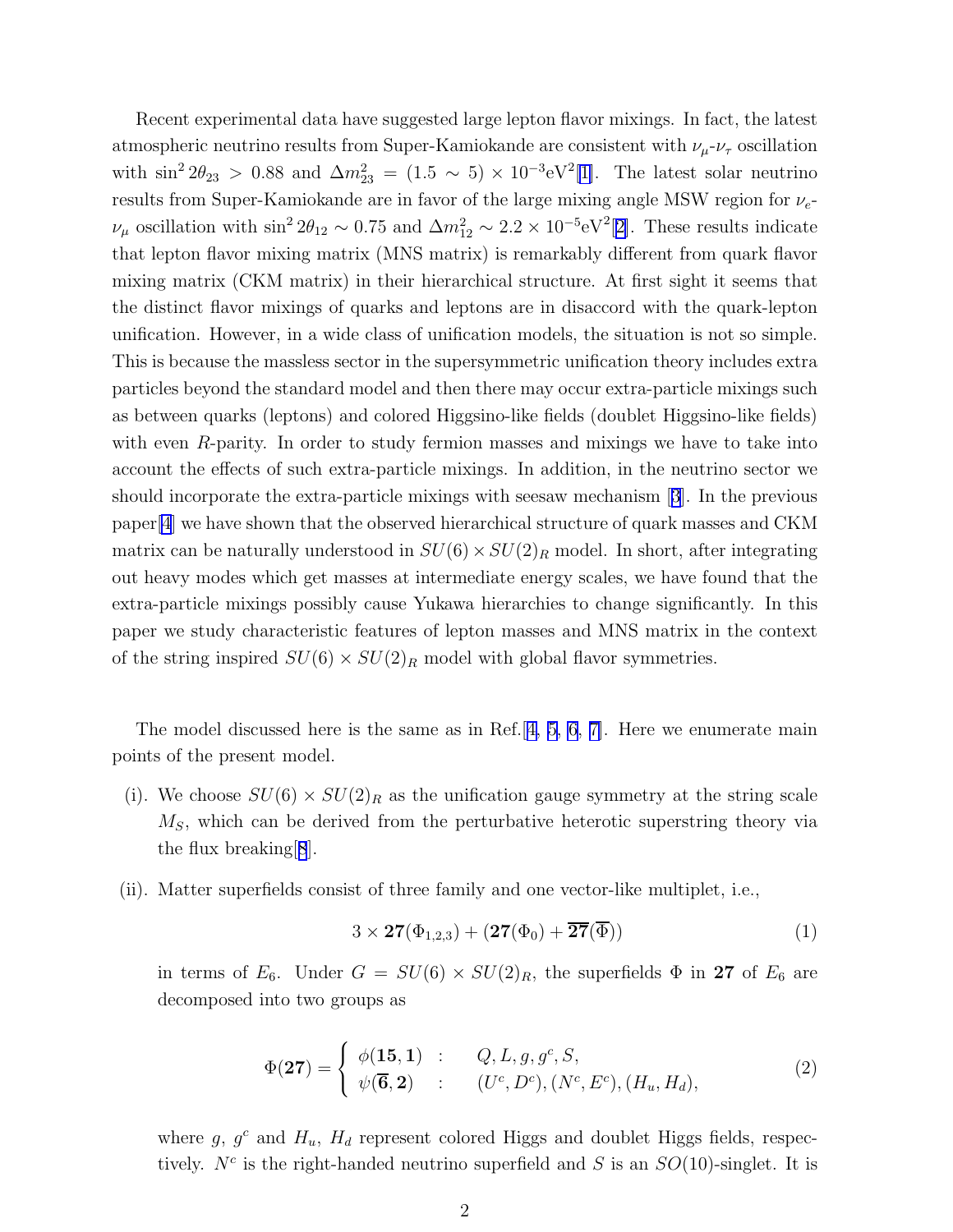<span id="page-2-0"></span>noticeable that under G doublet Higgs and color-triplet Higgs fields belong to different representations. This situation is favorable to solve the triplet-doublet splitting problem. Although  $D^c$  and  $g^c(L)$  and  $H_d$ ) have the same quantum numbers under the standard model gauge group  $G_{SM} = SU(3)_c \times SU(2)_L \times U(1)_Y$ , they belong to different irreducible representations of G.

- (iii). We assign odd R-parity for  $\Phi_{1,2,3}$  and even for  $\Phi_0$  and  $\overline{\Phi}$ , respectively. Since ordinary Higgs doublets have even R-parity, they belong to  $\Phi_0$ . It is assumed that R-parity remains unbroken down to the electroweak scale.
- (iv). The gauge symmetry G is assumed to be spontaneously broken at  $|\langle \phi_0(\mathbf{15}, \mathbf{1}) \rangle|$  and subsequently at  $|\langle \psi_0(\vec{6}, 2) \rangle|$ . Since the fields which develop non-zero VEV's are singlets under the remaining gauge symmetries, they are assigned as  $\langle \phi_0(15, 1) \rangle$  =  $\langle S_0 \rangle$  and  $\langle \psi_0(\overline{6}, 2) \rangle = \langle N_0^c \rangle$ . The D-flat conditions require  $\langle S_0 \rangle = \langle \overline{S} \rangle$  and  $\langle N_0^c \rangle =$  $\langle \overline{N}^c \rangle$  at each step of the symmetry breakings

$$
G = SU(6) \times SU(2)_R \xrightarrow{\langle S_0 \rangle} SU(4)_{\text{PS}} \times SU(2)_L \times SU(2)_R \xrightarrow{\langle N_0^c \rangle} G_{SM},\tag{3}
$$

where  $SU(4)_{\text{PS}}$  represents the Pati-Salam  $SU(4)[9]$  $SU(4)[9]$ . Hereafter it is supposed that the symmetry breaking scales are roughly  $\langle S_0 \rangle = 10^{17 \sim 18} \text{GeV}$  and  $\langle N_0^c \rangle = 10^{15 \sim 17} \text{GeV}$ . In the present model the symmetry breakings at such large scales can be realized[\[10](#page-13-0)]. At the first step of the symmetry breaking fields  $Q_0$ ,  $L_0$ ,  $\overline{Q}$ ,  $\overline{L}$  and  $(S_0 - \overline{S})/\sqrt{2}$ are absorbed by gauge fields. Through the subsequent symmetry breaking fields  $U_0^c$ ,  $E_0^c$ ,  $\overline{U}^c$ ,  $\overline{E}^c$  and  $(N_0^c - \overline{N}^c)/\sqrt{2}$  are absorbed.

(v). Gauge invariant trilinear couplings in the superpotential W become to be of the forms

$$
(\phi(\mathbf{15}, \mathbf{1}))^3 = QQg + Qg^c L + g^c g S,\tag{4}
$$

$$
\phi(\mathbf{15}, \mathbf{1})(\psi(\overline{\mathbf{6}}, \mathbf{2}))^2 = QH_dD^c + QH_uU^c + LH_dE^c + LH_uN^c
$$
  
+
$$
SH_uH_d + gN^cD^c + gE^cU^c + g^cU^cD^c. \tag{5}
$$

(vi). We introduce a global flavor symmetry  $Z_N$ . Then the Froggatt-Nielsen mechanism is at work for the interactions[[11](#page-13-0)]. The string theory naturally provides the discrete symmetry stemming from the symmetric structure of the compactified space. The stringy discrete symmetry may be either  $R$  symmetry or non- $R$  symmetry. Here we take a non- $R$  discrete symmetry.

In the present framework the effective Yukawa interactions for charged leptons are of the form[\[5](#page-12-0)]

$$
M_{ij} L_i E_j^c H_{d0} \tag{6}
$$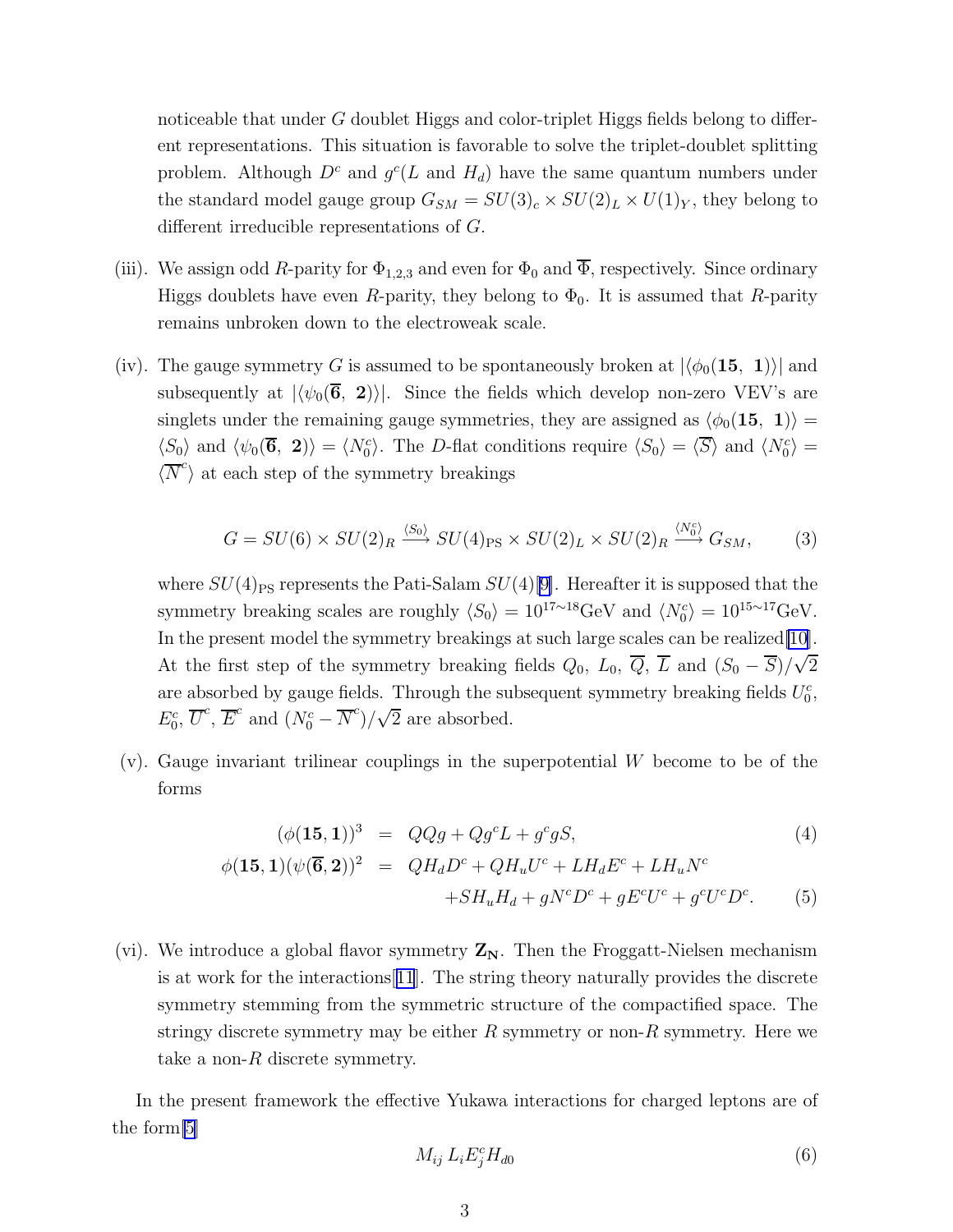<span id="page-3-0"></span>with

$$
M_{ij} = (M_0)_{ij} \left(\frac{\langle X \rangle}{M_S}\right)^{e_{ij}} = m_{ij} x^{e_{ij}}, \tag{7}
$$

where the subscripts i and j stand for the generation indices and the coupling constants  $m_{ij}$ 's are assumed to be  $\mathcal{O}(1)$  with rank  $m_{ij} = 3$ .  $X \equiv (S_0 \overline{S})/M_S$  is a singlet with a nonzero flavor charge and  $x \equiv \langle X \rangle / M_S < 1$ . The exponents  $e_{ij}$  are some non-negative integers which are settled by the flavor symmetry. Yukawa hierarchies are derived by assigning appropriate flavor charges to the matter fields. Concretely, when  $a_i$ ,  $b_i$   $(i = 0, 1, 2, 3)$  and  $\overline{a}$ , b denote the flavor charges of matter fields  $\phi_i$ ,  $\psi_i$  and  $\phi$ ,  $\psi$ , respectively, the singlet X has its charge  $a_X = a_0 + \overline{a}$ . Provided that  $|a_X|$  and N are prime with each other, we can take  $a_X = -1$  without loss of generality. In this case the flavor symmetry yields the relation

$$
e_{ij} = a_i + b_j + b_0 \qquad \text{mod} \quad N \tag{8}
$$

for the above effective Yukawa interactions. Hereafter we use the notation  $\alpha_i$  and  $\beta_i$  $(i = 1, 2, 3)$  defined by

$$
\alpha_i = a_i - a_3, \qquad \beta_i = b_i - b_3. \tag{9}
$$

By definition we have  $\alpha_3 = \beta_3 = 0$ . Assuming

$$
e_{33} = a_3 + b_3 + b_0 = 0 \quad \text{mod} \quad N,
$$
\n<sup>(10)</sup>

we have a  $3 \times 3$  mass matrix

$$
M = \begin{pmatrix} m_{11}x^{\alpha_1 + \beta_1} & m_{12}x^{\alpha_1 + \beta_2} & m_{13}x^{\alpha_1} \\ m_{21}x^{\alpha_2 + \beta_1} & m_{22}x^{\alpha_2 + \beta_2} & m_{23}x^{\alpha_2} \\ m_{31}x^{\beta_1} & m_{32}x^{\beta_2} & m_{33} \end{pmatrix}.
$$
 (11)

By virtue of  $SU(6) \times SU(2)_R$  gauge symmetry the up-type quark mass matrix is given by the same matrix M. The assumption  $e_{33} = 0$  implies that the Yukawa coupling for top-quark is  $\mathcal{O}(1)$ . In the previous paper[[4\]](#page-12-0) we showed that hierarchical pattern of quark masses and mixings can be reproduced by taking

$$
x^{\alpha_1} = \lambda^3
$$
,  $x^{\alpha_2} = \lambda^2$ ,  $x^{\beta_1} = \lambda^4$ ,  $x^{\beta_2} = \lambda^2$  (12)

with  $\lambda \simeq 0.22$ . Hereafter we take this choice of the parameters.

Below the scale  $\langle N_0^c \rangle$  there appear both  $L$ - $H_d$  and  $D^c$ - $g^c$  mixings. Due to  $L$ - $H_d$  mixings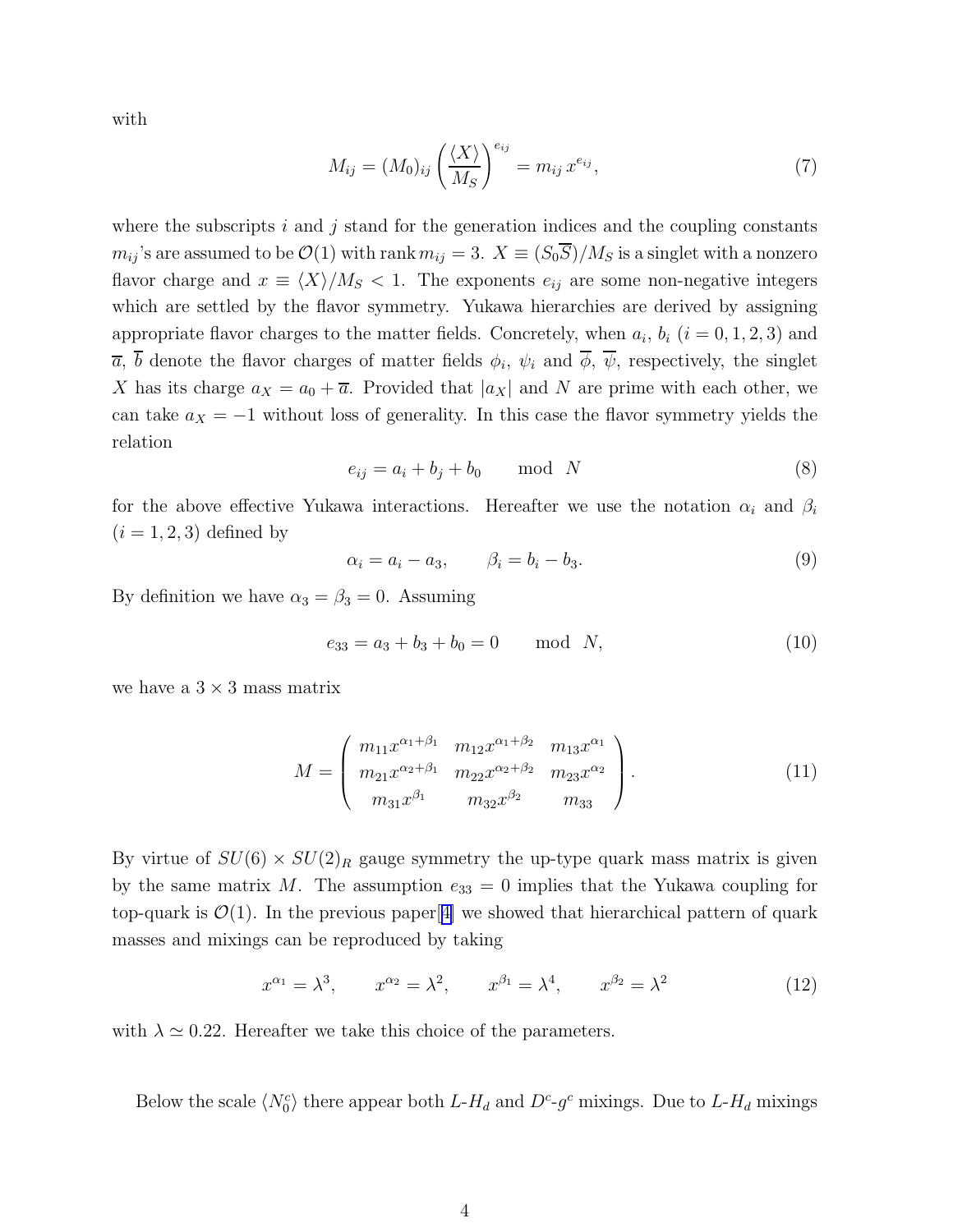<span id="page-4-0"></span>the charged lepton mass matrix is expressed in terms of the  $6 \times 6$  matrix

$$
\widehat{M}_l = \begin{array}{cc} H_u^+ & E^{c+} \\ H_d^- & \begin{pmatrix} y_S H & 0 \\ y_N M & \rho_d M \end{pmatrix} \end{array} \tag{13}
$$

in units of the string scale  $M_S$ . Three nonzero  $3 \times 3$  matrices arise from the mass terms  $H_{ij} H_{di} H_{uj} \langle S_0 \rangle$ ,  $M_{ij} L_i H_{uj} \langle N_0^c \rangle$  and  $M_{ij} L_i E_j^c \langle H_{d0} \rangle$ , where

$$
H_{ij} = (H_0)_{ij} x^{\beta_i + \beta_j + \xi} = h_{ij} x^{\beta_i + \beta_j + \xi}
$$
\n(14)

with  $h_{ij} = \mathcal{O}(1)$ . The exponent  $\xi$  represents the flavor charge of the trilinear products  $H_{d3}H_{u3}S_0$ , i.e.,  $\xi = 2b_3 + a_0$ . Here  $\xi$  is taken to be non-negative so that the trilinear couplings  $H_{ij} H_{di} H_{uj} S_0$  have the Yukawa hierarchy  $|H_{1j}| \ll |H_{2j}| \ll |H_{3j}|$  for  $j = 1, 2, 3$ similar to  $M_{ij}$ . Here we use the notations  $y_S$ ,  $y_N$  and  $\rho_d$  for the VEV's  $\langle S_0 \rangle$ ,  $\langle N_0^c \rangle$  and  $\langle H_{d0} \rangle = v_d$  in  $M_s$  units, respectively. From Eq.[\(5](#page-2-0)) it is found that the matrix H is symmetric. Since  $\rho_d$  is very small compared to  $y_S$  and  $y_N$ , the mixings between  $E^c$  and  $H_u$  are negligibly small. While the large mixings between L and  $H_d$  can occur depending on the relative magnitude of  $y_S H$  and  $y_N M$ .

The matrix  $\widehat{M}_l$  can be diagonalized by a bi-unitary transformation as

$$
\widehat{\mathcal{V}}_l^{-1} \widehat{M}_l \widehat{\mathcal{U}}_l. \tag{15}
$$

To solve the eigenvalue problem, it is more instructive for us to take  $\widehat{M}_l^{\dagger} \widehat{M}_l$  expressed as

$$
\widehat{M}_l^{\dagger} \widehat{M}_l = \begin{pmatrix} A_l + B_l & \epsilon_d B_l \\ \epsilon_d B_l & \epsilon_d^2 B_l \end{pmatrix},\tag{16}
$$

where  $A_l = y_S^2 H^{\dagger} H$  and  $B_l = y_N^2 M^{\dagger} M$  with  $\epsilon_d \equiv \rho_d/y_N$ . Since  $\epsilon_d$  is a very small number, we can carry out our calculation by using perturbative  $\epsilon_d$ -expansion. Among six eigenvalues three of them are given by eigenvalues of  $(A_l + B_l)$  at the leading order, which represent heavy modes with the GUT scale masses. The remaining three are derived from diagonalization of  $\epsilon_d^2$ -terms, i.e.,

$$
\epsilon_d^2 B_l - \epsilon_d B_l \frac{1}{A_l + B_l} \epsilon_d B_l = \epsilon_d^2 (A_l^{-1} + B_l^{-1})^{-1}.
$$
\n(17)

These small eigenvalues correspond to masses squared of charged leptons( $e, \mu, \tau$ ). Unitary transformations which diagonalize  $(A_l + B_l)$  and  $\epsilon_d^2 (A_l^{-1} + B_l^{-1})^{-1}$  are written as  $W_l$  and  $\mathcal{V}_l$ , namely

$$
\mathcal{W}_l^{-1}(A_l + B_l)\mathcal{W}_l = (\Lambda_l^{(0)})^2, \qquad (18)
$$

$$
\epsilon_d^2 \mathcal{V}_l^{-1} (A_l^{-1} + B_l^{-1})^{-1} \mathcal{V}_l = \epsilon_d^2 (\Lambda_l^{(2)})^2, \tag{19}
$$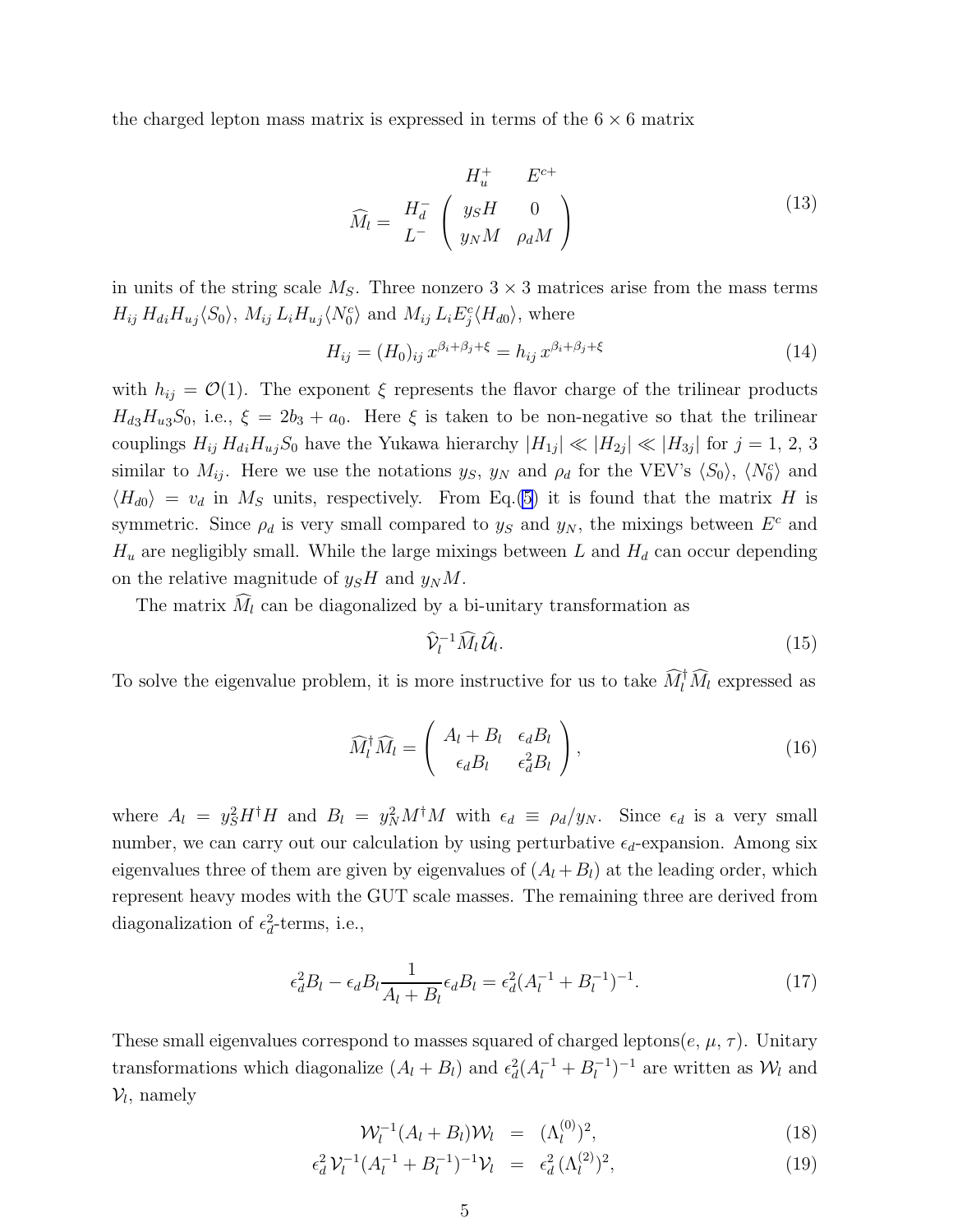<span id="page-5-0"></span>where  $\Lambda_l^{(0)}$  and  $\Lambda_l^{(2)}$  are diagonal. Thus explicit forms of the unitary matrices  $\hat{\mathcal{V}}_l$  and  $\hat{\mathcal{U}}_l$ in Eq. $(15)$  $(15)$  $(15)$  are

$$
\widehat{\mathcal{V}}_l \simeq \begin{pmatrix} y_S H \mathcal{W}_l \Lambda_l^{(0)-1} & -y_S^{-1} H^{\dagger -1} \mathcal{V}_l \Lambda_l^{(2)} \\ y_N M \mathcal{W}_l \Lambda_l^{(0)-1} & y_N^{-1} M^{\dagger -1} \mathcal{V}_l \Lambda_l^{(2)} \end{pmatrix}, \tag{20}
$$

$$
\widehat{\mathcal{U}}_l \simeq \begin{pmatrix} \mathcal{W}_l & -\epsilon_d (A_l + B_l)^{-1} B_l \mathcal{V}_l \\ \epsilon_d B_l (A_l + B_l)^{-1} \mathcal{W}_l & \mathcal{V}_l \end{pmatrix}
$$
(21)

in the  $\epsilon_d$  expansion. From Eq. (20), the mass eigenstates of light  $SU(2)_L$ -doublet charged leptons are given by

$$
|\tilde{L}^-\rangle = \Lambda_l^{(2)} \mathcal{V}_l^T \left(-y_S^{-1} H^{*-1} |H_d^-\rangle + y_N^{-1} M^{*-1} |L^-\rangle\right). \tag{22}
$$

Consequently, provided that the elements of  $y_S^{-1}H^{*-1}$  and  $y_N^{-1}M^{*-1}$  are comparable to each other, there occur large mixings between  $H_d^-$  and  $L^-$ . In order to parametrize the relative magnitude of  $L^-$ - and  $H_d^-$ -components we introduce the notation

$$
r_l = \frac{y_S}{y_N} x^{\xi} = \frac{\langle S_0 \rangle}{\langle N_0^c \rangle} x^{\xi} \sim \frac{y_S H_{33}}{y_N M_{33}}.
$$
\n(23)

We now proceed to calculate the eigenvalues of  $\epsilon_d^2(A_l^{-1}+B_l^{-1})^{-1}$ . Generally, when a  $3 \times 3$  Hermite matrix C has hierarchical pattern as shown in Eq.[\(11](#page-3-0)), three eigenvalues of the matrix C are approximately expressed as

Tr(C), 
$$
\frac{\sum_{i} \Delta(C)_{ii}}{\text{Tr}(C)}, \qquad \frac{\det C}{\sum_{i} \Delta(C)_{ii}}, \qquad (24)
$$

where  $\Delta(C)_{ij}$  represents the cofactor for the  $(i, j)$  element of C. When applied to  $(A<sub>i</sub><sup>-1</sup> +$  $B_l^{-1}$ ), hierarchies of the eigenvalues depend on the relative magnitude of the elements of  $A_l^{-1}$  and  $B_l^{-1}$ , which are controlled by  $r_l$  as

$$
(A_l^{-1} + B_l^{-1})_{ij} = y_N^{-2} x^{-(\beta_i + \beta_j)} \sum_k \{ r_l^{-2} x^{-2\beta_k} \overline{h}_{ki}^* \overline{h}_{kj} + x^{-2\alpha_k} \overline{m}_{ki}^* \overline{m}_{kj} \}, \qquad (25)
$$

where we denote  $\overline{h}_{ij} = (H_0^{\dagger -1})$  $\overline{m}_{ij}^{(-1)}_{ij}$  and  $\overline{m}_{ij} = (M_0^{(-1)})_{ij}$ . Let us consider the following four regions of the parameter  $r_l$ , provided that the phenomenological conditions  $m_e \geq \mathcal{O}(\lambda^9 v_d)$ and  $m_{\tau} < \mathcal{O}(v_d)$  are satisfied.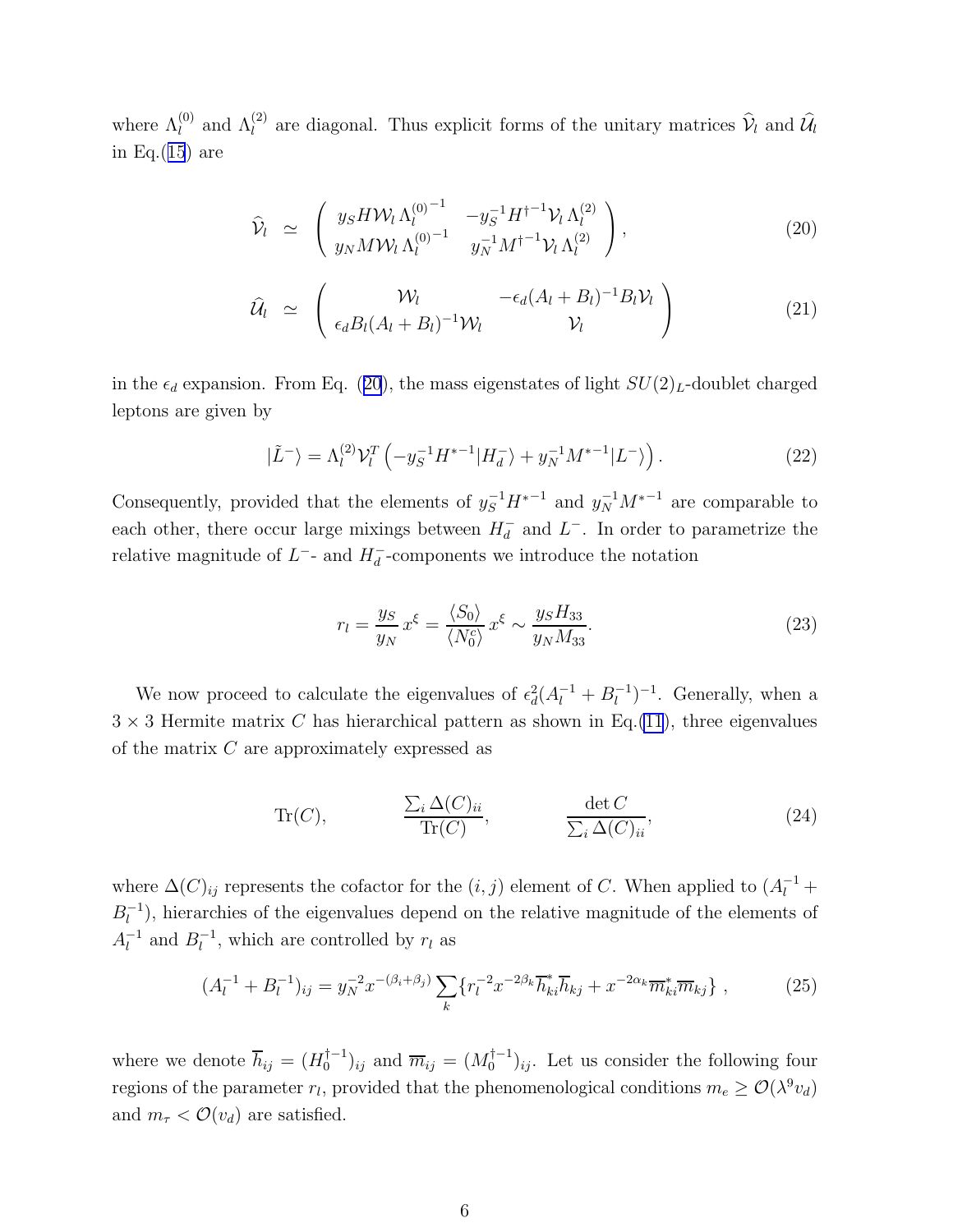Case (i)  $x^{\alpha_1-\beta_2}(=\lambda) \le r_l < x^{\alpha_2-\beta_2}(=1)$ 

From Eq.([24\)](#page-5-0) light charged lepton masses become

$$
m_e \sim r_l x^{2\beta_1} v_d = r_l \lambda^8 v_d,
$$
  
\n
$$
m_\mu \sim x^{\alpha_1 + \beta_2} v_d = \lambda^5 v_d,
$$
  
\n
$$
m_\tau \sim r_l x^{\beta_2} v_d = r_l \lambda^2 v_d.
$$
\n(26)

Case (ii)  $x^{\alpha_2-\beta_2}(=1) \le r_l < x^{\alpha_1-\beta_1}(=\lambda^{-1})$ 

Charged lepton masses become

$$
m_e \sim r_l x^{2\beta_1} v_d = r_l \lambda^8 v_d,
$$
  
\n
$$
m_\mu \sim x^{\alpha_1 + \beta_2} v_d = \lambda^5 v_d,
$$
  
\n
$$
m_\tau \sim x^{\alpha_2} v_d = \lambda^2 v_d.
$$
\n(27)

Case (iii)  $x^{\alpha_1-\beta_1}(=\lambda^{-1}) \le r_l < x^{\alpha_2-\beta_1}(=\lambda^{-2})$ In this region we obtain

$$
m_e \sim x^{\alpha_1 + \beta_1} v_d = \lambda^7 v_d,
$$
  
\n
$$
m_{\mu} \sim r_l x^{\beta_1 + \beta_2} v_d = r_l \lambda^6 v_d,
$$
  
\n
$$
m_{\tau} \sim x^{\alpha_2} v_d = \lambda^2 v_d.
$$
\n(28)

Case (iv)  $x^{\alpha_2-\beta_1}(=\lambda^{-2}) \le r_l < x^{-\beta_1}(=\lambda^{-4})$ 

In this region we have

$$
m_e \sim x^{\alpha_1 + \beta_1} v_d = \lambda^7 v_d,
$$
  
\n
$$
m_\mu \sim x^{\alpha_2 + \beta_2} v_d = \lambda^4 v_d,
$$
  
\n
$$
m_\tau \sim r_l x^{\beta_1} v_d = r_l \lambda^4 v_d.
$$
\n(29)

Thus mass hierarchy of charged leptons apparently changes depending on the parameter  $r_l$ . Experimentally the hierarchical charged lepton masses are summarized as

$$
\frac{m_e}{m_\mu} \simeq \lambda^{3.5} \qquad \frac{m_\mu}{m_\tau} \simeq \lambda^2 \ . \tag{30}
$$

Among the above solutions the case (ii) gives rather large hierarchy  $m_{\mu}/m_{\tau} \simeq \lambda^3$  as given in Eq.(26). For other three cases we obtain reasonable hierarchies for  $m_e/m_\mu$  and  $m_\mu/m_\tau$ by adjusting  $r_l$  as

$$
\frac{m_e}{m_\mu} \simeq \lambda^{3.5} \qquad \frac{m_\mu}{m_\tau} \simeq \lambda^{2.5} \quad \text{for the case (i)} \quad (r_l \simeq \sqrt{\lambda})
$$
\n
$$
\frac{m_e}{m_\mu} \simeq \lambda^3 \qquad \frac{m_\mu}{m_\tau} \simeq \lambda^2 \quad \text{for the cases (iii) and (iv)} \quad (r_l \simeq \lambda^{-2}) \; . \tag{31}
$$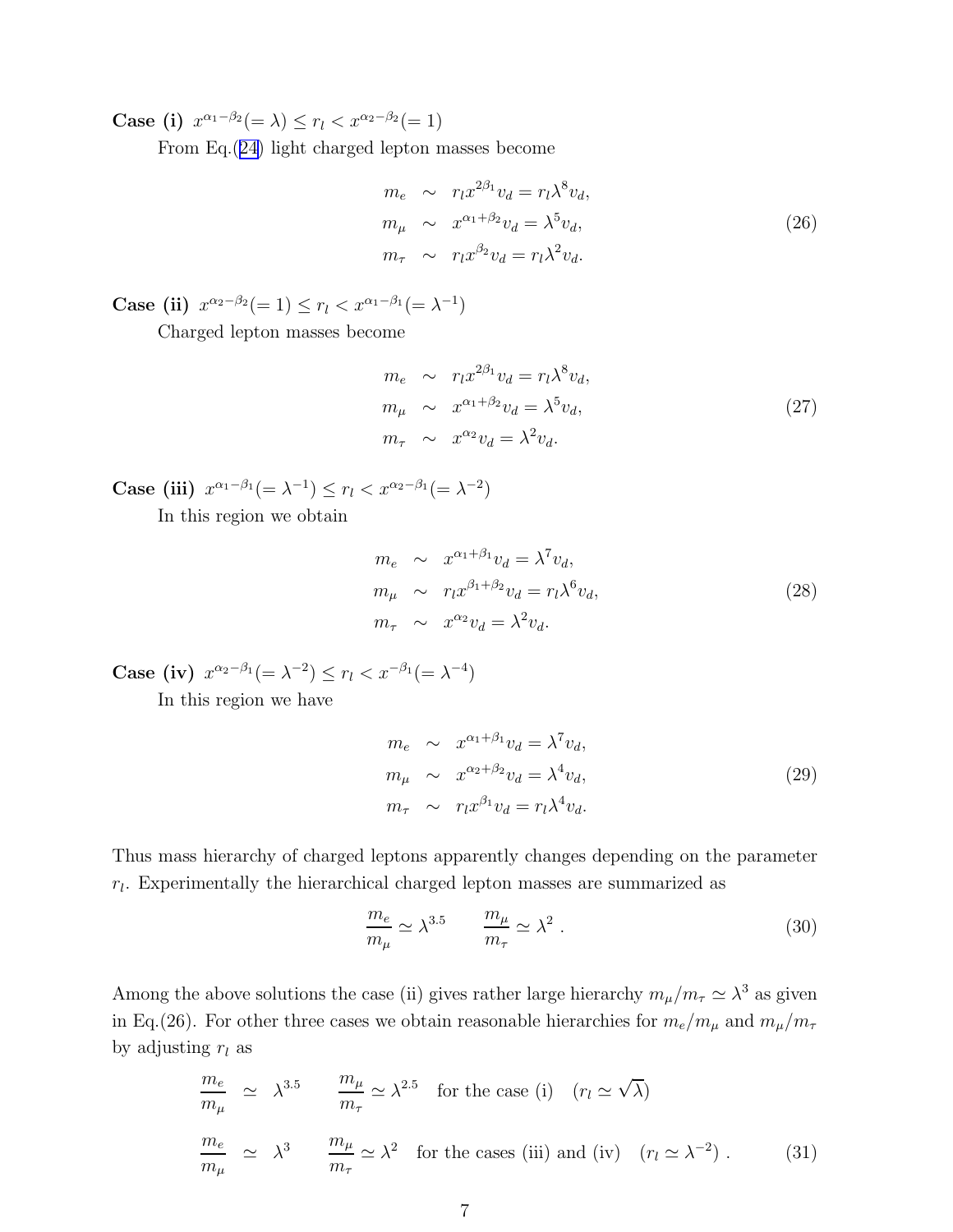<span id="page-7-0"></span>In the followings we investigate the neutral lepton sector to combine the charged lepton solutions with light neutrino ones.

In the neutral lepton sector we have the  $15 \times 15$  mass matrix

$$
\widehat{M}_{u} = H_{u}^{0} \begin{pmatrix}\nH_{u}^{0} & H_{d}^{0} & L^{0} & N^{c} & S \\
0 & y_{S}H & y_{N}M^{T} & 0 & \rho_{d}M^{T} \\
y_{S}H & 0 & 0 & 0 & \rho_{u}M^{T} \\
0 & 0 & 0 & \rho_{u}M & 0 \\
0 & 0 & \rho_{u}M^{T} & N & T^{T} \\
0 & \rho_{d}M & \rho_{u}M & 0 & T & S\n\end{pmatrix}
$$
\n(32)

in  $M_S$  units, where  $\rho_u = \langle H_{u0} \rangle / M_S = v_u / M_S$ . The 6 × 6 submatrix

$$
\widehat{M}_M = \left(\begin{array}{cc} N & T^T \\ T & S \end{array}\right) \tag{33}
$$

represents the Majorana mass terms which come from the nonrenormalizable interactions  $(\Phi_i \overline{\Phi})(\Phi_j \overline{\Phi})^{l_{ij}}$  with non-negative integers  $l_{ij}$ . Since matter fields  $N_i^c$  and  $S_i$  reside in the multipltes  $\psi(\overline{6},2)_i$  and  $\phi(15,1)_i$ , respectively, this matrix has hierarchical structure. If the magnitude of the Majorana mass terms is large enough compared to the electroweak scale, due to seesaw mechanism we can obtain small neutrino masses. By recalling the above study in the charged lepton sector, it is easy to see that the unitary matrix  $\widehat{\mathcal{U}}_N$ which diagonalizes  $\widehat{M}_N$  can be approximately decomposed into three factors as

$$
\widehat{\mathcal{U}}_N = \widehat{\mathcal{U}}_N^{(0)} \,\widehat{\mathcal{U}}_N^{(1)} \,\widehat{\mathcal{U}}_N^{(2)},\tag{34}
$$

where the matrix  $\widehat{\mathcal{U}}^{(0)}_{N}$  is essentially the same as the diagonalization matrix for light charged leptons and

$$
\widehat{\mathcal{U}}_{N}^{(1)} \simeq \begin{pmatrix} I_{9\times 9} & 0 \\ 0 & \widehat{\mathcal{U}}_{M} \end{pmatrix}, \qquad \widehat{\mathcal{U}}_{N}^{(2)} \simeq \begin{pmatrix} I_{6\times 6} & 0 & 0 \\ 0 & \mathcal{V} & 0 \\ 0 & 0 & I_{6\times 6} \end{pmatrix}.
$$
 (35)

The matrix  $\widehat{\mathcal{U}}_{N}^{(1)}$  means the diagonalization matrix for the Majorana mass matrix (33). The matrix  $\widehat{\mathcal{U}}_N^{(2)}$  represents a diagonalization matrix for light neutrinos. It turns out that the light neutrino mass eigenstates are

$$
|\tilde{L}^{0}\rangle = \mathcal{V}^{T}\Lambda_{l}^{(2)}\mathcal{V}_{l}^{T}\left(-y_{S}^{-1}H^{*-1}|H_{d}^{0}\rangle + y_{N}^{-1}M^{*-1}|L^{0}\rangle\right). \tag{36}
$$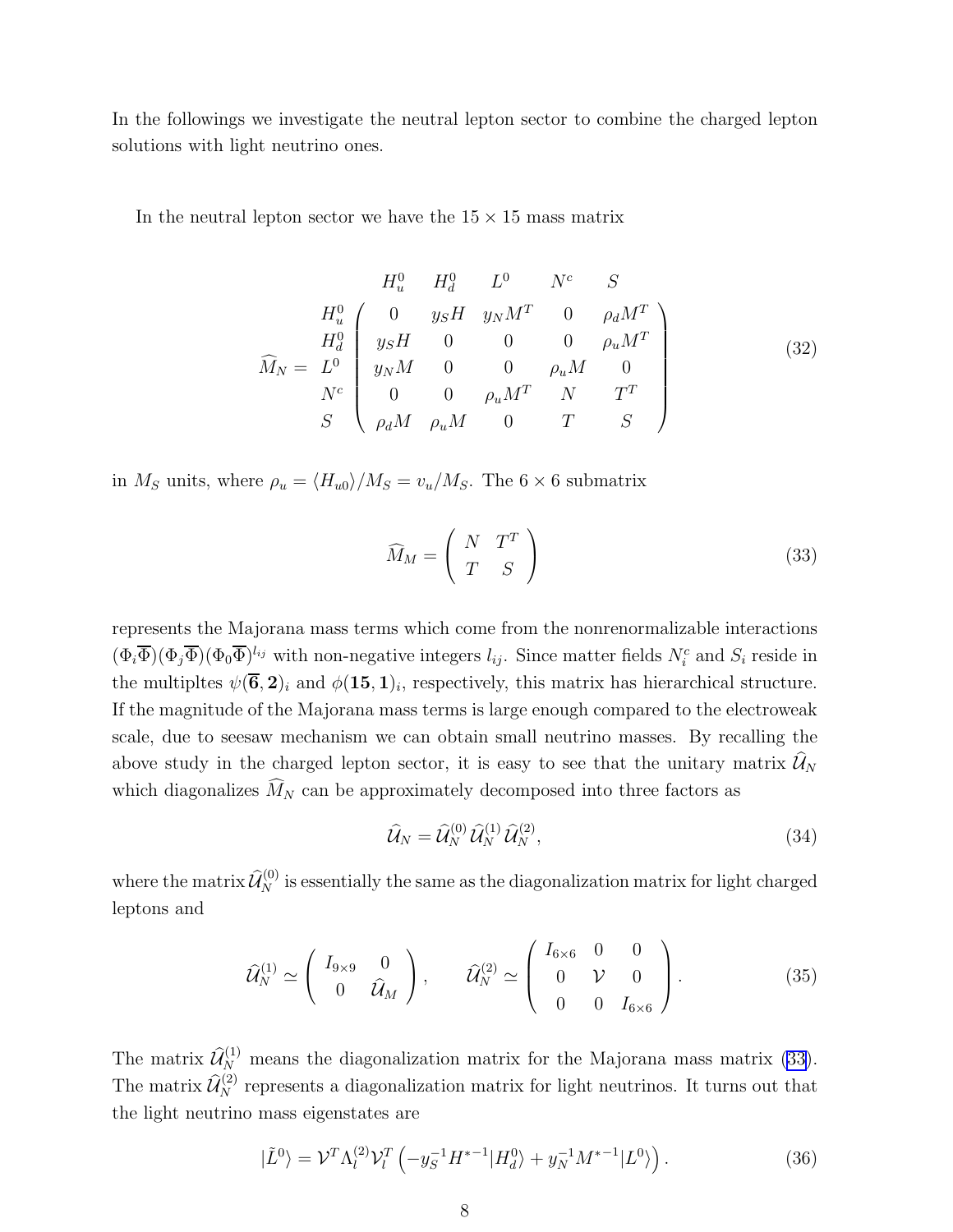Comparing these eigenstates  $\tilde{L}^0$  with those of light charged leptons  $\tilde{L}^-$  given by Eq. ([22](#page-5-0)), we find that  $V$  is nothing but MNS matrix. The matrix  $V$  represents an additional transformation for neutrinos on the mass-diagonal basis for light charged leptons.  $V$  is determined as the diagonalization matrix for the neutrino mass matrix  $M_{\nu}$  defined by

$$
M_{\nu} = M_S \,\epsilon_u^2 \, \left( \Lambda_l^{(2)} \mathcal{V}_l^{-1} R^{-1} \mathcal{V}_l^* \Lambda_l^{(2)} \right), \tag{37}
$$

where  $\epsilon_u = v_u / \langle N_0^c \rangle$  and R is the induced Majorana mass matrix stemming from Eq.([33\)](#page-7-0). Note that the matrix  $R$  has the hierarchical structure given by

$$
R = y_R \begin{pmatrix} r_{11}x^{2\beta_1} & r_{12}x^{\beta_1+\beta_2} & r_{13}x^{\beta_1} \\ r_{21}x^{\beta_1+\beta_2} & r_{22}x^{2\beta_2} & r_{23}x^{\beta_2} \\ r_{31}x^{\beta_1} & r_{32}x^{\beta_2} & r_{33} \end{pmatrix}
$$
 (38)

with symmetric  $\mathcal{O}(1)$  numbers  $r_{ij}$  and  $M_S y_R$  represents the Majorana mass scale. As seen from Eq.(37) Dirac mass hierarchies given by  $\Lambda_l^{(2)}$  cancel out in part or in large part due to seesaw mechanism. Since Dirac mass hierarchies depend on the parameter  $r_l$ , the neutrino mass matrix also depends on  $r_l$ . Thus we consider the following four cases separately.

**Case (i)**  $x^{\alpha_1-\beta_2}(=\lambda) \le r_l < x^{\alpha_2-\beta_2}(=1)$ 

In this case the neutrino mass matrix becomes

$$
M_{\nu} = \frac{v_u^2}{M_S y_R} \times \begin{pmatrix} O(r_l^2 x^{2\beta_1}) & O(r_l x^{\alpha_1 + \beta_1}) & O(r_l^2 x^{\beta_1 + \beta_2}) \\ O(r_l x^{\alpha_1 + \beta_1}) & O(x^{2\alpha_1}) & O(r_l x^{\alpha_1 + \beta_2}) \\ O(r_l^2 x^{\beta_1 + \beta_2}) & O(r_l x^{\alpha_1 + \beta_2}) & O(r_l^2 x^{2\beta_2}) \end{pmatrix} . \tag{39}
$$

This leads to the mixing angles in MNS matrix

$$
\tan \theta_{12} \sim r_l x^{\beta_1 - \alpha_1} = r_l \lambda,
$$
  
\n
$$
\tan \theta_{23} \sim r_l^{-1} x^{\alpha_1 - \beta_2} = r_l^{-1} \lambda,
$$
  
\n
$$
\tan \theta_{13} \sim x^{\beta_1 - \beta_2} = \lambda^2,
$$
\n(40)

where  $\theta_{ij}$ 's are defined as

$$
U_{MNS} = \begin{pmatrix} c_{12}c_{13} & s_{12}c_{13} & s_{13} \\ -s_{12}c_{23} - c_{12}s_{23}s_{13} & c_{12}c_{23} - s_{12}s_{23}s_{13} & s_{23}c_{13} \\ s_{12}s_{23} - c_{12}c_{23}s_{13} & -c_{12}s_{23} - s_{12}c_{23}s_{13} & c_{23}c_{13} \end{pmatrix}.
$$
 (41)

The ratios of neutrino masses are given by

$$
m_1: m_2: m_3 \sim r_l^2 x^{2\beta_1}: x^{2\alpha_1}: r_l^2 x^{2\beta_2} = r_l^2 \lambda^8: \lambda^6: r_l^2 \lambda^4. \tag{42}
$$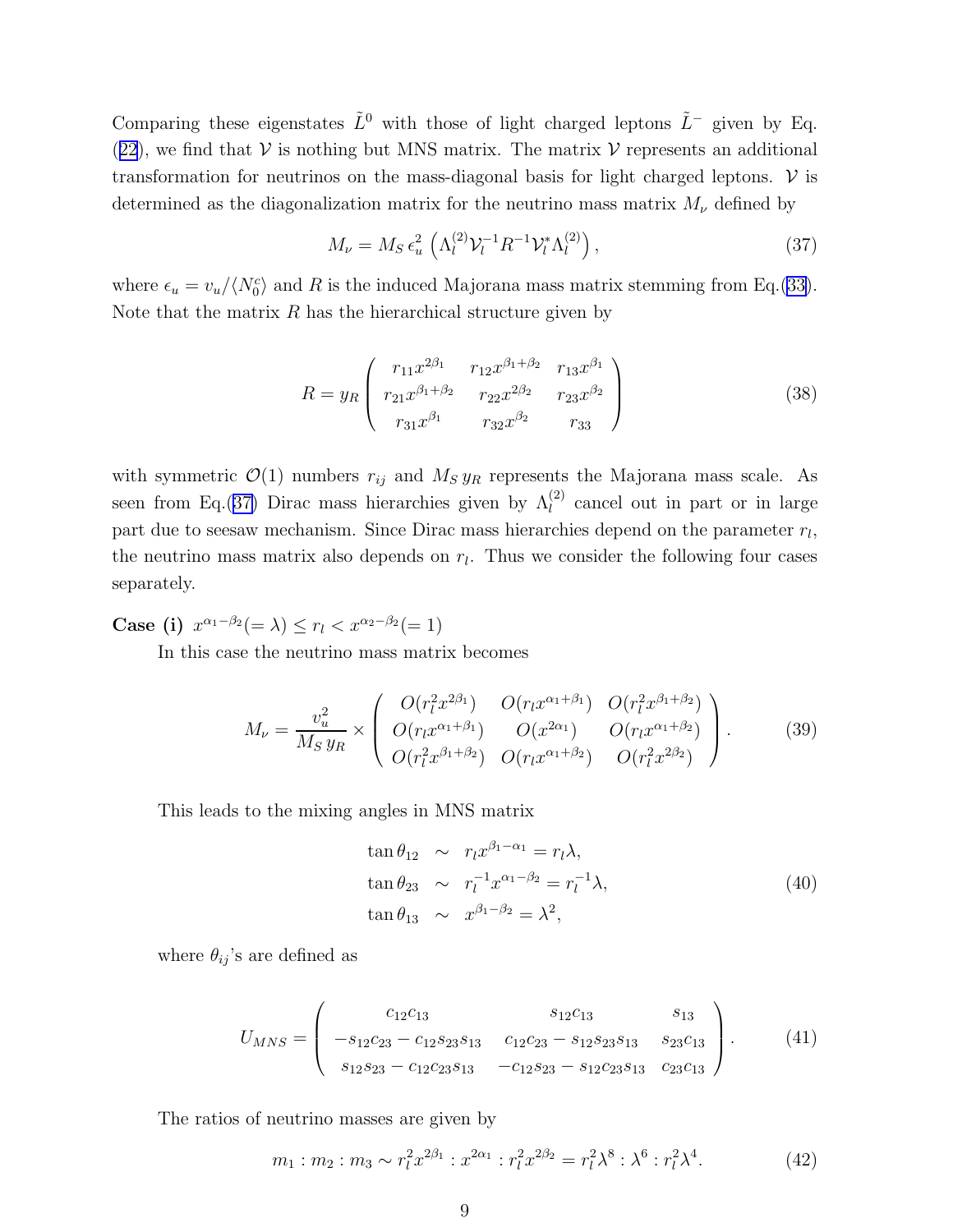Case (ii)  $x^{\alpha_2-\beta_2}(=1) \le r_l < x^{\alpha_1-\beta_1}(=\lambda^{-1})$ 

In this case the neutrino mass matrix becomes

$$
M_{\nu} = \frac{v_u^2}{M_S y_R} \times \begin{pmatrix} O(r_l^2 x^{2\beta_1}) & O(r_l x^{\alpha_1 + \beta_1}) & O(r_l x^{\alpha_2 + \beta_1}) \\ O(r_l x^{\alpha_1 + \beta_1}) & O(x^{2\alpha_1}) & O(x^{\alpha_1 + \alpha_2}) \\ O(r_l x^{\alpha_2 + \beta_1}) & O(x^{\alpha_1 + \alpha_2}) & O(x^{2\alpha_2}) \end{pmatrix} . \tag{43}
$$

This leads to the mixing angles in MNS matrix

$$
\tan \theta_{12} \sim r_l x^{\beta_1 - \alpha_1} = r_l \lambda,
$$
  
\n
$$
\tan \theta_{23} \sim x^{\alpha_1 - \alpha_2} = \lambda,
$$
  
\n
$$
\tan \theta_{13} \sim r_l x^{\beta_1 - \alpha_2} = r_l \lambda^2.
$$
\n(44)

The ratios of neutrino masses are given by

$$
m_1: m_2: m_3 \sim r_l^2 x^{2\beta_1}: x^{2\alpha_1}: x^{2\alpha_2} = r_l^2 \lambda^8: \lambda^6: \lambda^4.
$$
 (45)

Case (iii)  $x^{\alpha_1-\beta_1}(=\lambda^{-1}) \le r_l < x^{\alpha_2-\beta_1}(=\lambda^{-2})$ 

In this case the neutrino mass matrix becomes

$$
M_{\nu} = \frac{v_u^2}{M_S y_R} \times \begin{pmatrix} O(x^{2\alpha_1}) & O(r_l x^{\alpha_1 + \beta_1}) & O(x^{\alpha_1 + \alpha_2}) \\ O(r_l x^{\alpha_1 + \beta_1}) & O(r_l^2 x^{2\beta_1}) & O(r_l x^{\alpha_2 + \beta_1}) \\ O(x^{\alpha_1 + \alpha_2}) & O(r_l x^{\alpha_2 + \beta_1}) & O(x^{2\alpha_2}) \end{pmatrix} . \tag{46}
$$

We obtain the mixing angles

$$
\tan \theta_{12} \sim r_l^{-1} x^{\alpha_1 - \beta_1} = (r_l \lambda)^{-1},
$$
  
\n
$$
\tan \theta_{23} \sim r_l x^{\beta_1 - \alpha_2} = r_l \lambda^2,
$$
  
\n
$$
\tan \theta_{13} \sim x^{\alpha_1 - \alpha_2} = \lambda.
$$
\n(47)

The ratios of neutrino masses are

$$
m_1: m_2: m_3 \sim x^{2\alpha_1}: r_l^2 x^{2\beta_1}: x^{2\alpha_2} = \lambda^6: r_l^2 \lambda^8: \lambda^4. \tag{48}
$$

Case (iv)  $x^{\alpha_2-\beta_1}(=\lambda^{-2}) \le r_l < x^{-\beta_1}(=\lambda^{-4})$ 

In this case the neutrino mass matrix becomes

$$
M_{\nu} = \frac{v_u^2}{M_S y_R} \times \begin{pmatrix} O(x^{2\alpha_1}) & O(x^{\alpha_1 + \alpha_2}) & O(r_l x^{\alpha_1 + \beta_1}) \\ O(x^{\alpha_1 + \alpha_2}) & O(x^{2\alpha_2}) & O(r_l x^{\alpha_2 + \beta_1}) \\ O(r_l x^{\alpha_1 + \beta_1}) & O(r_l x^{\alpha_2 + \beta_1}) & O(r_l^2 x^{2\beta_1}) \end{pmatrix} . \tag{49}
$$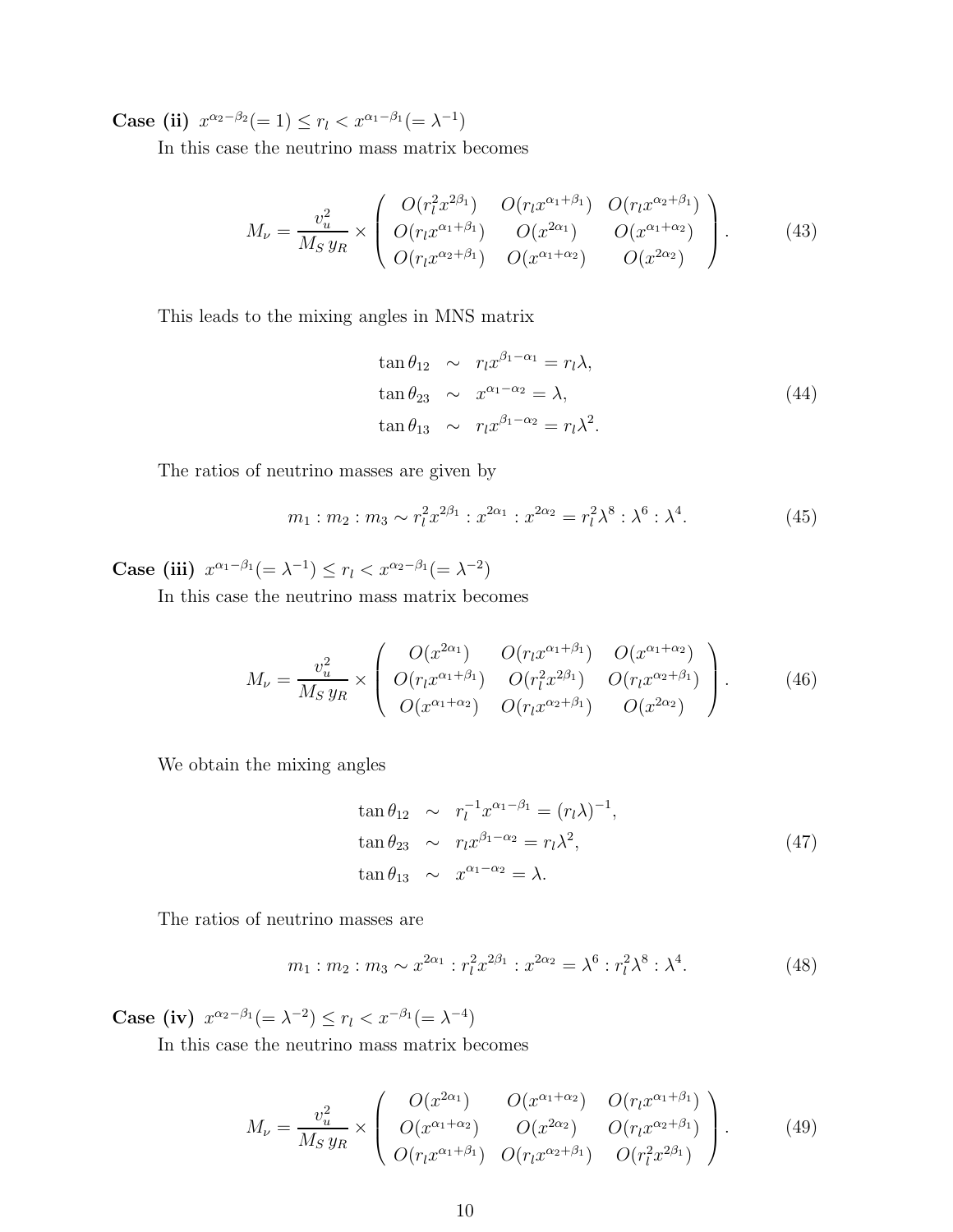We have the mixing angles

$$
\tan \theta_{12} \sim x^{\alpha_1 - \alpha_2} = \lambda,
$$
  
\n
$$
\tan \theta_{23} \sim r_l^{-1} x^{\alpha_2 - \beta_1} = (r_l \lambda^2)^{-1},
$$
  
\n
$$
\tan \theta_{13} \sim r_l^{-1} x^{\alpha_1 - \beta_1} = (r_l \lambda)^{-1}.
$$
\n(50)

The ratios of neutrino masses are

$$
m_1: m_2: m_3 \sim x^{2\alpha_1}: x^{2\alpha_2}: r_l^2 x^{2\beta_1} = \lambda^6: \lambda^4: r_l^2 \lambda^8. \tag{51}
$$

As mentioned above, the characteristic pattern of neutrino masses and mixing angles varies significantly depending on the parameter  $r_l$ . As seen from Eq.([23\)](#page-5-0), the choice of  $r_l$ corresponds to the adjustment of  $\xi(= 2b_3 + a_0)$ . A large mixing angle solution in which both  $\tan \theta_{12}$  and  $\tan \theta_{23}$  are  $\mathcal{O}(1)$  can be realized by taking  $r_l \sim \lambda^{-1.5}$  in the case (iii). Otherwise, at least one of  $\tan \theta_{12}$  and  $\tan \theta_{23}$  becomes small. In Ref.[\[6](#page-12-0)] we adopted the value of  $r_l = 1$  in the case (i) or (ii) and then we obtained slightly small mixing angles, i.e.,  $\tan \theta_{12}$ ,  $\tan \theta_{23} = \mathcal{O}(\lambda)$ . Instead we choose

$$
r_l = \lambda^{-1.5} \tag{52}
$$

in the case (iii). This choice of  $r_l$  together with  $e_{33} = 0$  exhibits constraints on the flavor charge assignment for matter fields. It should be emphasized that in the case (iii) Dirac mass hierarchies cancel out with  $R^{-1}$  in large part due to seesaw mechanism. Thus we have the lepton mass hierarchies

$$
m_e \sim \lambda^7 v_d, \qquad m_\mu \sim \lambda^{4.5} v_d, \qquad m_\tau \sim \lambda^2 v_d, \qquad (53)
$$

$$
m_1 \sim \lambda^6 \frac{v_u^2}{M_S y_R}, \qquad m_2 \sim \lambda^5 \frac{v_u^2}{M_S y_R}, \qquad m_3 \sim \lambda^4 \frac{v_u^2}{M_S y_R}, \tag{54}
$$

which lead to the numerical values

$$
m_e \sim 2 \,\text{MeV}, \qquad m_\mu \sim 100 \,\text{MeV}, \qquad m_\tau \sim 5 \,\text{GeV}, \tag{55}
$$

$$
m_1 \sim 0.002 \text{ eV}, \qquad m_2 \sim 0.01 \text{ eV}, \qquad m_3 \sim 0.05 \text{ eV},
$$
 (56)

provided that  $v_u$ ,  $v_d \sim 100 \text{GeV}$  and  $M_S y_R = 5 \times 10^{11} \text{GeV}$ . Further, the mixing angles become

$$
\tan \theta_{12} \sim \sqrt{\lambda}, \qquad \tan \theta_{23} \sim \sqrt{\lambda}, \qquad \tan \theta_{13} \sim \lambda. \tag{57}
$$

If  $\tan \theta = \sqrt{\lambda} = 0.47$ , then we obtain  $\sin^2 2\theta = 0.59$ . Since Eq.(57) is an order of magnitude relationship, the above results are consistent with the recent data on atmospheric and solar neutrinos. As for neutrino mass differences, we have the ratio

$$
\frac{\Delta m_{12}^2}{\Delta m_{23}^2} \sim \frac{m_2^2}{m_3^2} \sim \lambda^2 \sim \frac{1}{20}.\tag{58}
$$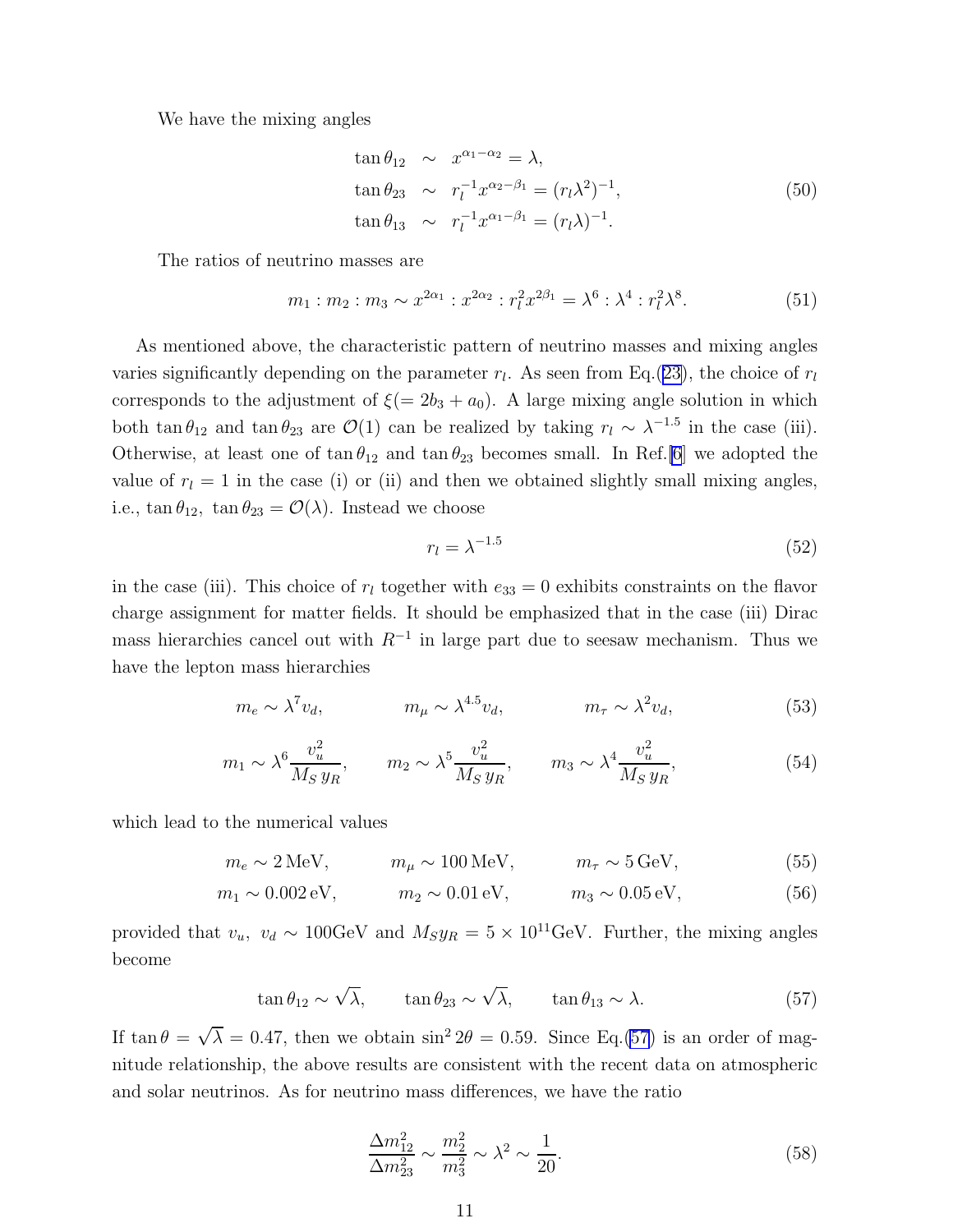This is also consistent with the data. In this model flavor mixings come from mainly the neutrino mass matrix because the charged lepton one is hierarchical and  $\mathcal{V}_l \sim 1$ , which is similar to the diagonalization matrix for quark mass matrices [\[4](#page-12-0)]. One of the characteristic features of the mixing matrix obtained here is to give a relatively large value for  $U_{e3}$ , which is ∼  $\lambda$  near to the experimental bound of CHOOZ( $\leq$  0.16)[[12\]](#page-13-0), in contrast to  $V_{CKM,td}(\sim \lambda^3)$  or  $V_{CKM,ub}(\sim \lambda^4)$  in the quark mixing matrix. The bi-maximal mixing solution usually gives the tiny magnitude for  $U_{e3}[13]$  $U_{e3}[13]$ . The measurement of  $U_{e3}$ will give an important clue to distinguish the various models. The reactor experiment, for example, KamLAND[\[14\]](#page-13-0) will cover the LMA-MSW region and possibly give the restriction on  $U_{e3}$  through  $\nu_e$  disappearance experiment as

$$
\sum_{x=\mu,\tau} P(\nu_e \to \nu_x) = 4|U_{e3}|^2 (1 - |U_{e3}|^2) \sin^2 \frac{\Delta m_{atm}^2 L}{4E},
$$
  

$$
\sin^2 2\theta_{reac} = 4|U_{e3}|^2 (1 - |U_{e3}|^2) \simeq 0.09 \quad \text{(for} \quad |U_{e3}| \simeq 0.15). \tag{59}
$$

As another choice of the parameter  $r_l$  it is interesting for us to take  $r_l \sim \sqrt{\lambda}$  in the case (i). In this choice lepton masses become

$$
m_e \sim \lambda^{8.5} v_d, \qquad m_\mu \sim \lambda^5 v_d, \qquad m_\tau \sim \lambda^{2.5} v_d, \qquad (60)
$$

$$
m_1 \sim \lambda^9 \frac{v_u^2}{M_S y_R}, \qquad m_2 \sim \lambda^6 \frac{v_u^2}{M_S y_R}, \qquad m_3 \sim \lambda^5 \frac{v_u^2}{M_S y_R}.
$$
 (61)

Numerically by taking  $M_S y_R = 2 \times 10^{12} \text{GeV}$  we obtain

$$
m_e \sim 0.3 \,\text{MeV}, \qquad m_\mu \sim 50 \,\text{MeV}, \qquad m_\tau \sim 2 \,\text{GeV}, \tag{62}
$$

$$
m_1 \sim 0.0001 \text{ eV}, \qquad m_2 \sim 0.01 \text{ eV}, \qquad m_3 \sim 0.05 \text{ eV}.
$$
 (63)

Further, we have the mixing angles

$$
\tan \theta_{12} \sim \lambda^{1.5}, \qquad \tan \theta_{23} \sim \sqrt{\lambda}, \qquad \tan \theta_{13} \sim \lambda^2. \tag{64}
$$

The magnitudes of  $\tan \theta_{23}$  and  $\Delta m_{12}^2/\Delta m_{23}^2$  are the same as in the above solution with  $r_l = \lambda^{-1.5}$ . While the magnitude of  $\tan \theta_{12}$  is near the small mixing angle MSW region for  $\nu_e$ - $\nu_\mu$  oscillation.

In conclusion, the present model can yield a large mixing angle solution with  $\tan \theta_{12}$ ,  $\tan \theta_{23} = \mathcal{O}(\sqrt{\lambda})$  together with lepton mass hierarchies. Dirac mass hierarchies in the neutrino sector cancel out with the heavy Majorana sector in large part due to seesaw mechanism. Hierarchical pattern of charged leptons is also explained. In the string inspired models the massless sector contains extra particles beyond the minimal supersymmetric standard model. In the course of the gauge symmetry breakings many particles become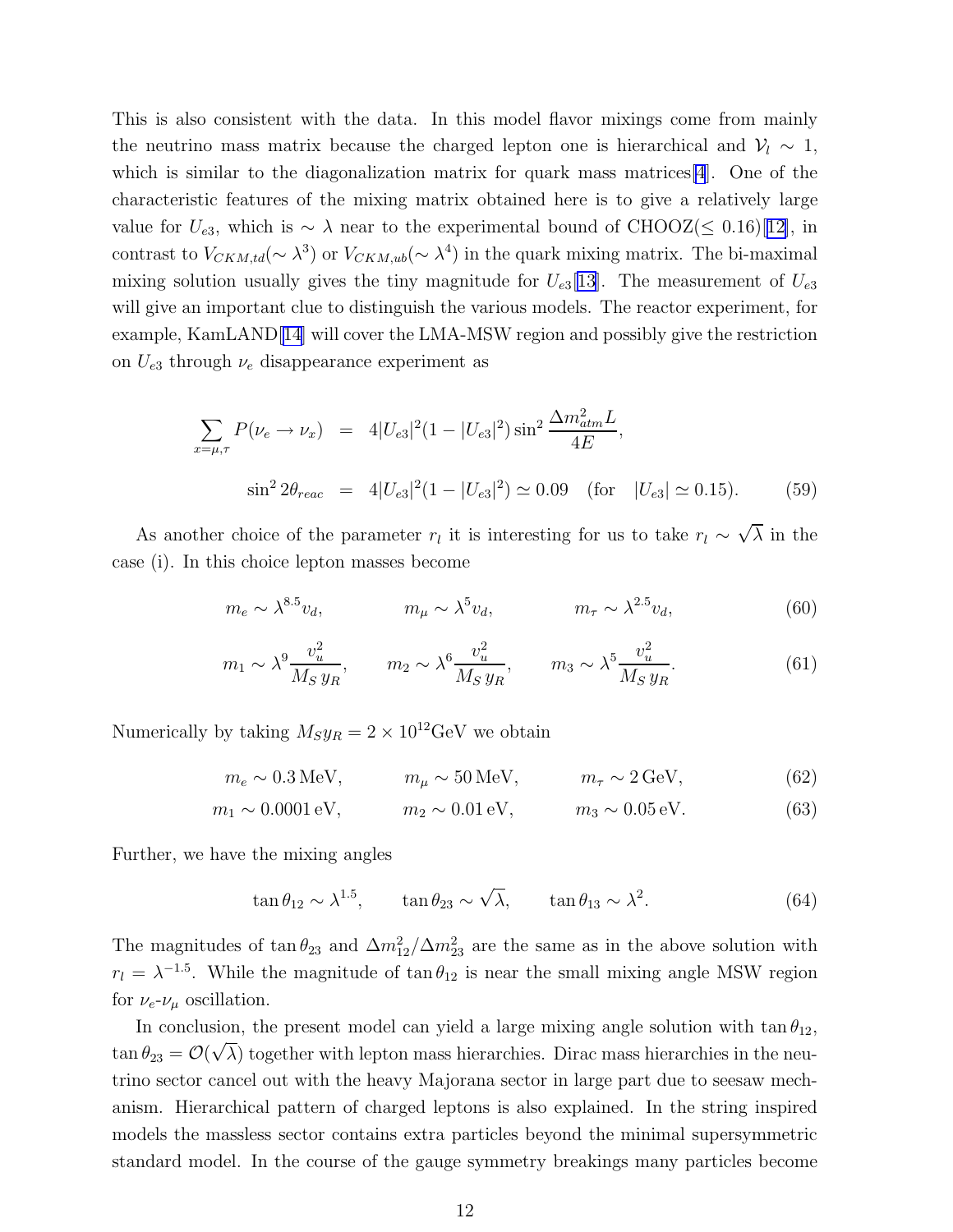<span id="page-12-0"></span>massive or are absorbed by gauge fields via Higgs mechanism at intermediate energy scales. Therefore, after integrating out these heavy modes we derive the low-energy effective theory in which large extra-particle mixings cause an apparent change of the Yukawa hierarchies for leptons and down-type quarks. In the neutrino sector seesaw mechanism is also incorporated. This is the reason why nontrivial patterns appear in fermion mixing angles. Finally, we comment on the flavor symmetry. In the present model we need an appropriate discrete flavor symmetry and also the adjustment of the flavor charge assignment for matter fields. In our study we assign appropriate flavor charges to matter fields by hand so as to obtain an interesting solution. In the framework of string theory it is important for us to explore the selection rule including the flavor symmetry.

## Acknowledgements

Authors would like to thank valuable discussions at the research meeting on neutrino physics held at Fuji-yoshida on 21st to 24th, August, 2000. The authors are supported in part by a Grant-in-Aid for scientific Research from Ministry of Education, Science, Sports and Culture, Japan (No. 12047226).

## References

- [1] Super-Kamiokande Collab., Y. Fukuda et. al., Phys. Rev. Lett. 81, (1998) 1562; Phys. Lett. B436, (1998) 33; Phys. Rev. Lett. 82, (1999) 2644 H. Sobel, talk given at the 19th International Conference on Neutrino Physics and Astrophysics, Sudbury, Canada, June 16-21, 2000.
- [2] Y. Suzuki, talk given at the 19th International Conference on Neutrino Physics and Astrophysics, Sudbury, Canada, June 16-21, 2000.
- [3] T. Yanagida, in Proceedings of the Workshop on Unified Theory and Baryon Number in the Universe, ed. O. Sawada and A. Sugamoto (KEK, report 79-18, 1979), p. 95. M. Gell-Mann, P. Ramond and S. Slansky, in Supergravity, ed. P. van Nieuwenhuizen and D. Z. Freedman (North-Holland, Amsterdam, 1979), p. 315. R. Mohapatra and S. Senjanović, Phys. Rev. Lett. 44 (1980), 912.
- [4] M. Matsuda and T. Matsuoka, Phys. Lett. B487, (2000) 104.
- [5] N. Haba, C. Hattori, M. Matsuda and T. Matsuoka, Prog. Theor. Phys. 96, (1996) 1249.
- [6] N. Haba and T. Matsuoka, Prog. Theor. Phys. 99, (1998) 831.
- [7] T. Matsuoka, Prog. Theor. Phys. 100, (1998) 107.